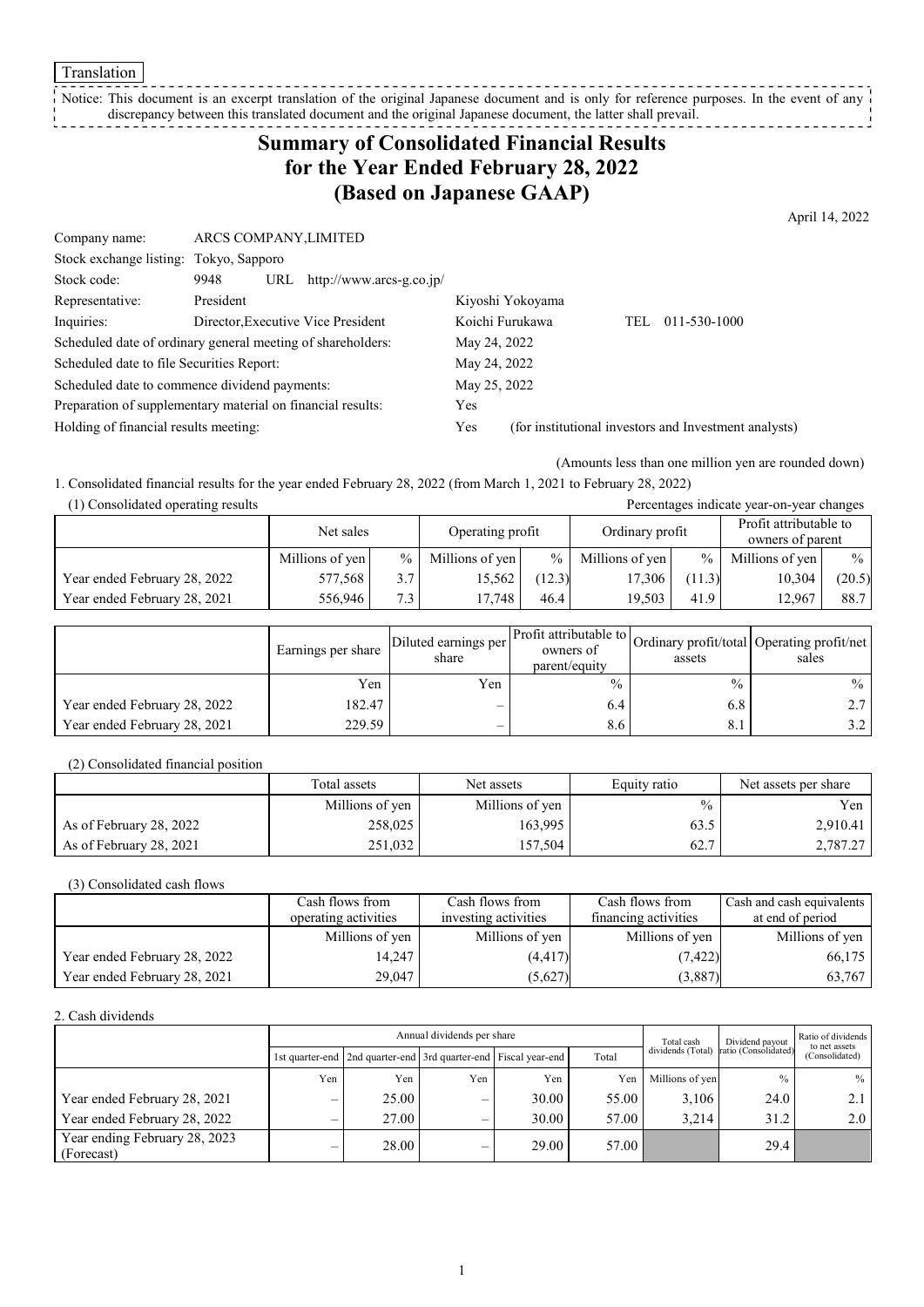3. Forecast of consolidated financial results for the year ending February 28, 2023 (from March 1, 2022 to February 28, 2023)

| Percentages indicate year-on-year changes |                 |   |                     |   |                   |       |                                            |               |                    |
|-------------------------------------------|-----------------|---|---------------------|---|-------------------|-------|--------------------------------------------|---------------|--------------------|
|                                           | Net sales       |   | Operating profit    |   | Ordinary profit   |       | Profit attributable to<br>owners of parent |               | Earnings per share |
|                                           | Millions of yen |   | $%$ Millions of yen |   | % Millions of yen |       | $%$ Millions of yen                        | $\frac{0}{0}$ | Yen                |
| Six months ending<br>August 31, 2022      | 283,000         |   | 7.900               |   | 9.000             | (2.7) | 5,950                                      | (0.7)         | 105.65             |
| Full year                                 | 563,000         | — | 15,150              | — | 17.350            | 0.3   | 10,900                                     | 5.8           | 193.55             |

No

#### 4. Notes

(1) Changes in significant subsidiaries during the year ended February 28, 2022

(changes in specified subsidiaries resulting in the change in scope of consolidation):

| (2) Changes in accounting policies, changes in accounting estimates, and restatement of prior period financial statements |     |
|---------------------------------------------------------------------------------------------------------------------------|-----|
| Changes in accounting policies due to revisions to accounting standards and other regulations:                            | No. |
| Changes in accounting policies due to other reasons:                                                                      | No  |
| Changes in accounting estimates:                                                                                          | No  |
| Restatement of prior period financial statements:                                                                         | No  |

#### (3) Number of issued shares (common shares)

Total number of issued shares at the end of the period (including treasury shares)

| As of February 28, 2022                            |  | 57,649,868 shares   As of February 28, 2021      | 57,649,868 shares |
|----------------------------------------------------|--|--------------------------------------------------|-------------------|
| Number of treasury shares at the end of the period |  |                                                  |                   |
| As of February 28, 2022                            |  | 1,330,903 shares   As of February 28, 2021       | 1,171,181 shares  |
| Average number of shares during the period         |  |                                                  |                   |
| Year ended February 28, 2022                       |  | 56,472,836 shares   Year ended February 28, 2021 | 56,478,886 shares |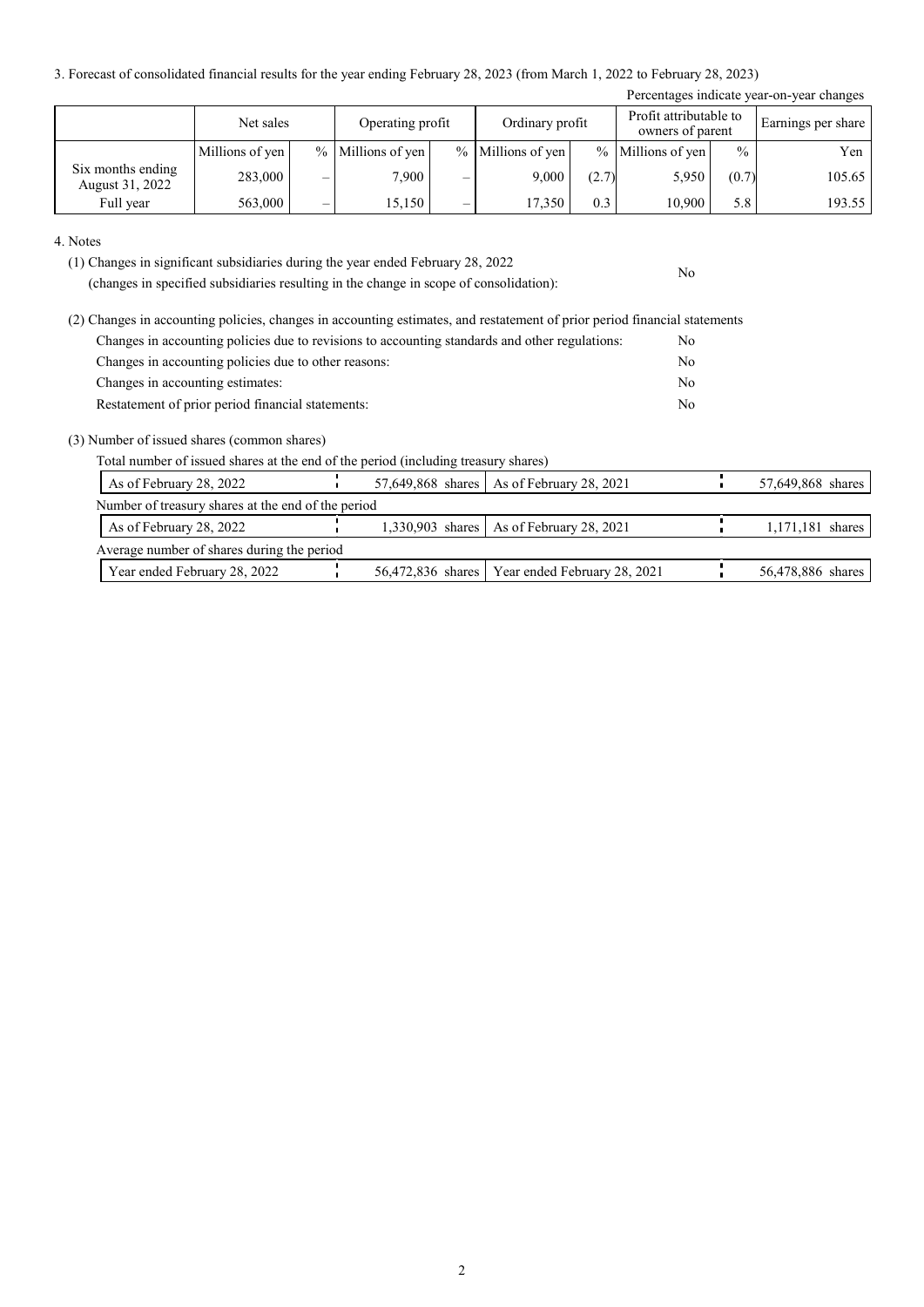# **Consolidated financial statements**

**Consolidated balance sheets**

|                                         |                         | (Millions of yen)       |
|-----------------------------------------|-------------------------|-------------------------|
|                                         | As of February 28, 2021 | As of February 28, 2022 |
| Assets                                  |                         |                         |
| Current assets                          |                         |                         |
| Cash and deposits                       | 63,835                  | 66,305                  |
| Accounts receivable - trade             | 4,031                   | 4,768                   |
| Inventories                             | 14,519                  | 15,821                  |
| Other                                   | 8,478                   | 9,101                   |
| Allowance for doubtful accounts         | (30)                    | (48)                    |
| Total current assets                    | 90,834                  | 95,949                  |
| Non-current assets                      |                         |                         |
| Property, plant and equipment           |                         |                         |
| Buildings and structures                | 130,377                 | 142,029                 |
| Accumulated depreciation and impairment | (86, 653)               | (97, 773)               |
| Buildings and structures, net           | 43,723                  | 44,256                  |
| Land                                    | 68,651                  | 71,832                  |
| Leased assets                           | 11,456                  | 11,879                  |
| Accumulated depreciation and impairment | (7,257)                 | (7,610)                 |
| Leased assets, net                      | 4,199                   | 4,268                   |
| Construction in progress                | 8                       | 180                     |
| Other                                   | 27,318                  | 28,821                  |
| Accumulated depreciation and impairment | (22, 719)               | (23, 811)               |
| Other, net                              | 4,599                   | 5,009                   |
| Total property, plant and equipment     | 121,183                 | 125,547                 |
| Intangible assets                       |                         |                         |
| Goodwill                                | 327                     | 233                     |
| Software                                | 10,775                  | 9,535                   |
| Software in progress                    | 356                     | 43                      |
| Other                                   | 339                     | 333                     |
| Total intangible assets                 | 11,799                  | 10,146                  |
| Investments and other assets            |                         |                         |
| Investment securities                   | 10,392                  | 10,048                  |
| Long-term loans receivable              | 65                      | 57                      |
| Retirement benefit asset                | 99                      | 32                      |
| Leasehold and guarantee deposits        | 10,676                  | 11,210                  |
| Deferred tax assets                     | 5,177                   | 4,363                   |
| Other                                   | 819                     | 680                     |
| Allowance for doubtful accounts         | (13)                    | (12)                    |
| Total investments and other assets      | 27,216                  | 26,380                  |
| Total non-current assets                | 160,198                 | 162,075                 |
| Total assets                            | 251,032                 | 258,025                 |
|                                         |                         |                         |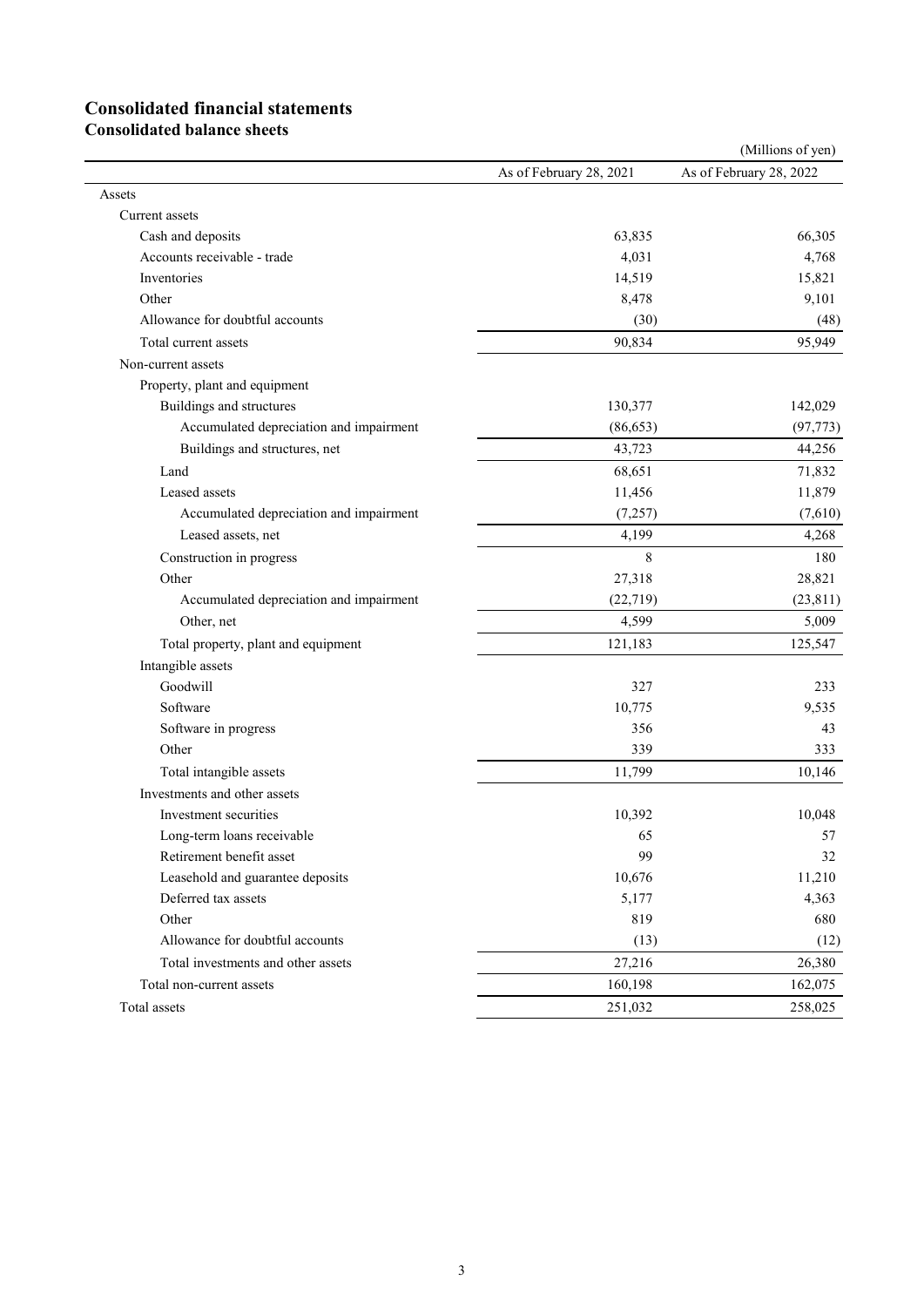|                                                            |                         | (Millions of yen)       |
|------------------------------------------------------------|-------------------------|-------------------------|
|                                                            | As of February 28, 2021 | As of February 28, 2022 |
| Liabilities                                                |                         |                         |
| Current liabilities                                        |                         |                         |
| Accounts payable - trade                                   | 29,237                  | 30,975                  |
| Short-term borrowings                                      | 5,711                   | 8,699                   |
| Lease obligations                                          | 1,119                   | 1,211                   |
| Accounts payable - other                                   | 8,070                   | 6,950                   |
| Accrued expenses                                           | 3,178                   | 3,040                   |
| Income taxes payable                                       | 4,804                   | 2,548                   |
| Accrued consumption taxes                                  | 2,177                   | 878                     |
| Provision for bonuses                                      | 2,825                   | 2,640                   |
| Provision for point card certificates                      | 3,788                   | 3,978                   |
| Other                                                      | 1,787                   | 1,739                   |
| Total current liabilities                                  | 62,701                  | 62,664                  |
| Non-current liabilities                                    |                         |                         |
| Long-term borrowings                                       | 11,411                  | 11,649                  |
| Lease obligations                                          | 4,351                   | 4,282                   |
| Retirement benefit liability                               | 5,543                   | 5,295                   |
| Deferred tax liabilities                                   |                         | 278                     |
| Provision for retirement benefits for directors (and other |                         |                         |
| officers)                                                  | 1,132                   | 1,165                   |
| Long-term guarantee deposits                               | 4,314                   | 4,245                   |
| Asset retirement obligations                               | 3,780                   | 4,172                   |
| Other                                                      | 293                     | 275                     |
| Total non-current liabilities                              | 30,826                  | 31,365                  |
| <b>Total liabilities</b>                                   | 93,528                  | 94,029                  |
| Net assets                                                 |                         |                         |
| Shareholders' equity                                       |                         |                         |
| Share capital                                              | 21,205                  | 21,205                  |
| Capital surplus                                            | 24,996                  | 24,996                  |
| Retained earnings                                          | 115,537                 | 122,622                 |
| Treasury shares                                            | (2,752)                 | (3,094)                 |
| Total shareholders' equity                                 | 158,987                 | 165,730                 |
| Accumulated other comprehensive income                     |                         |                         |
| Valuation difference on available-for-sale securities      | 528                     | 373                     |
| Remeasurements of defined benefit plans                    | (2,094)                 | (2,192)                 |
| Total accumulated other comprehensive income               | (1, 565)                | (1, 819)                |
| Non-controlling interests                                  | 82                      | 84                      |
| Total net assets                                           | 157,504                 | 163,995                 |
| Total liabilities and net assets                           | 251,032                 | 258,025                 |
|                                                            |                         |                         |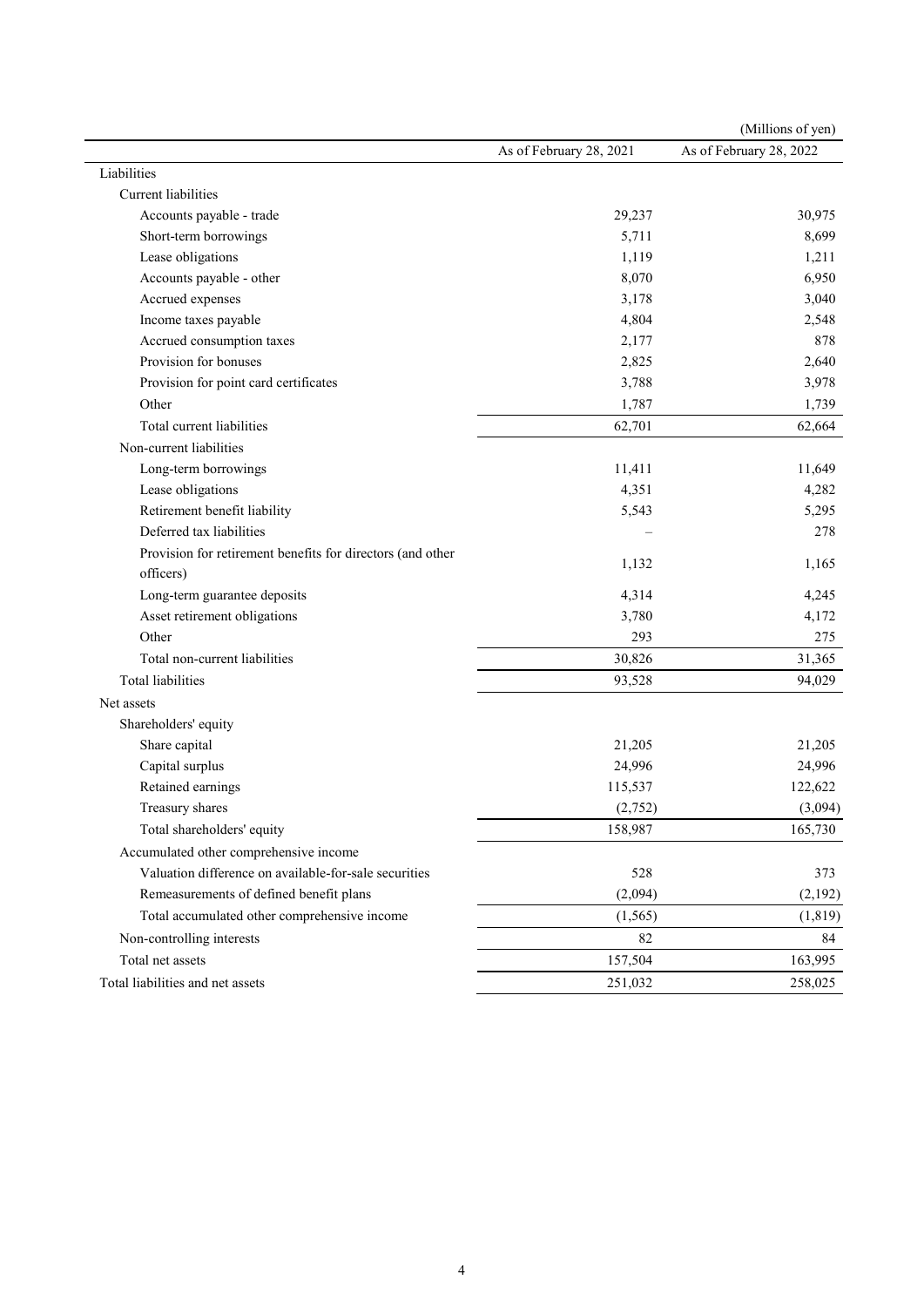|                                                               |                   | (Millions of yen) |
|---------------------------------------------------------------|-------------------|-------------------|
|                                                               | Fiscal year ended | Fiscal year ended |
|                                                               | February 28, 2021 | February 28, 2022 |
| Net sales                                                     | 556,946           | 577,568           |
| Cost of sales                                                 | 413,797           | 429,198           |
| Gross profit                                                  | 143,149           | 148,370           |
| Selling, general and administrative expenses                  |                   |                   |
| The advertising decoration cost                               | 3,516             | 3,761             |
| a store rental                                                | 6,871             | 7,464             |
| Remuneration for directors (and other officers)               | 644               | 757               |
| Salaries and allowances                                       | 51,896            | 55,253            |
| Provision for bonuses                                         | 2,817             | 2,563             |
| Provision for retirement benefits for directors (and other    | 65                | 63                |
| officers)                                                     |                   |                   |
| Provision for point card certificates                         | 7,329             | 7,372             |
| Retirement benefit expenses                                   | 1,209             | 1,194             |
| Utilities expenses                                            | 7,957             | 9,403             |
| Taxes and dues                                                | 2,862             | 2,902             |
| Depreciation                                                  | 8,212             | 8,745             |
| Amortization of goodwill                                      | 93                | 116               |
| Other                                                         | 31,923            | 33,207            |
| Total selling, general and administrative expenses            | 125,401           | 132,807           |
| Operating profit                                              | 17,748            | 15,562            |
| Non-operating income                                          |                   |                   |
| Interest income                                               | 50                | 48                |
| Dividend income                                               | 203               | 200               |
| Share of profit of entities accounted for using equity method | 73                | 69                |
| Outsourcing service income                                    | 587               | 600               |
| Income from point cord                                        | 377               | 372               |
| Subsidy income                                                | 39                | 19                |
| Other                                                         | 710               | 659               |
| Total non-operating income                                    | 2,042             | 1,970             |
| Non-operating expenses                                        |                   |                   |
| Interest expenses                                             | 152               | 161               |
| Provision of allowance for doubtful accounts                  | 19                | 17                |
| Other                                                         | 114               | 47                |
| Total non-operating expenses                                  | 286               | 227               |
| Ordinary profit                                               | 19,503            | 17,306            |
| Extraordinary income                                          |                   |                   |
| Gain on sale of non-current assets                            | 13                | 55                |
| Subsidy income                                                | 289               |                   |
| Surrender value of insurance policies                         | 12                | 141               |
| Gain on cancellation of leasehold contracts                   |                   | 28                |
| Other                                                         | $\boldsymbol{0}$  | 4                 |
| Total extraordinary income                                    | 316               | 230               |

### **Consolidated statements of income and consolidated statements of comprehensive income Consolidated statements of income**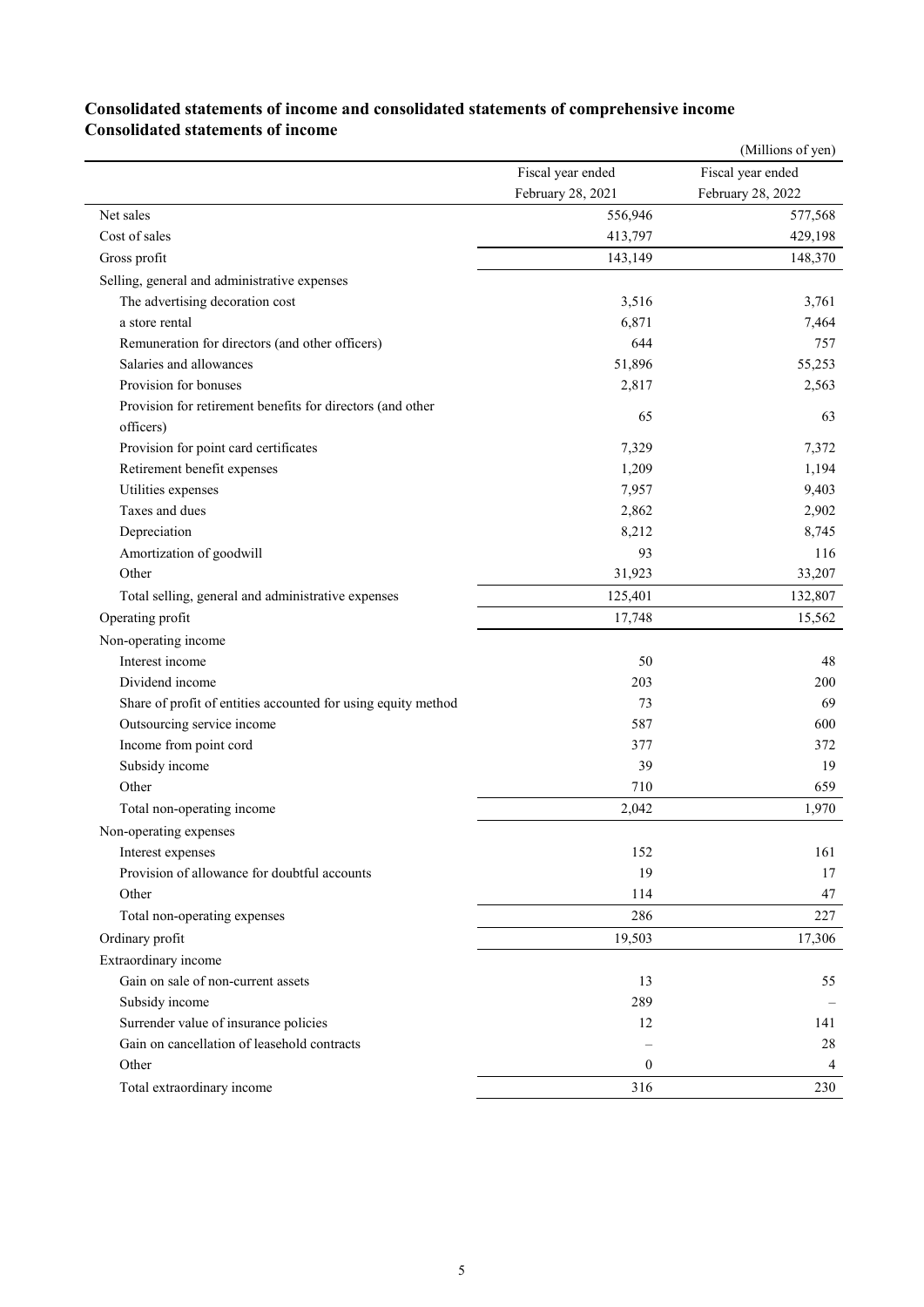|                                                   |                   | (Millions of yen) |
|---------------------------------------------------|-------------------|-------------------|
|                                                   | Fiscal year ended | Fiscal year ended |
|                                                   | February 28, 2021 | February 28, 2022 |
| <b>Extraordinary</b> losses                       |                   |                   |
| Loss on sale and retirement of non-current assets | 140               | 56                |
| Loss on cancellation of insurance policies        |                   | 133               |
| Impairment losses                                 | 488               | 489               |
| Loss on valuation of investment securities        | 6                 | 96                |
| Other                                             | 29                | 14                |
| Total extraordinary losses                        | 664               | 790               |
| Profit before income taxes                        | 19,155            | 16,746            |
| Income taxes - current                            | 6,215             | 5,141             |
| Income taxes - deferred                           | (32)              | 1,294             |
| Total income taxes                                | 6,183             | 6,435             |
| Profit                                            | 12,972            | 10,310            |
| Profit attributable to non-controlling interests  | 5                 | 5                 |
| Profit attributable to owners of parent           | 12,967            | 10,304            |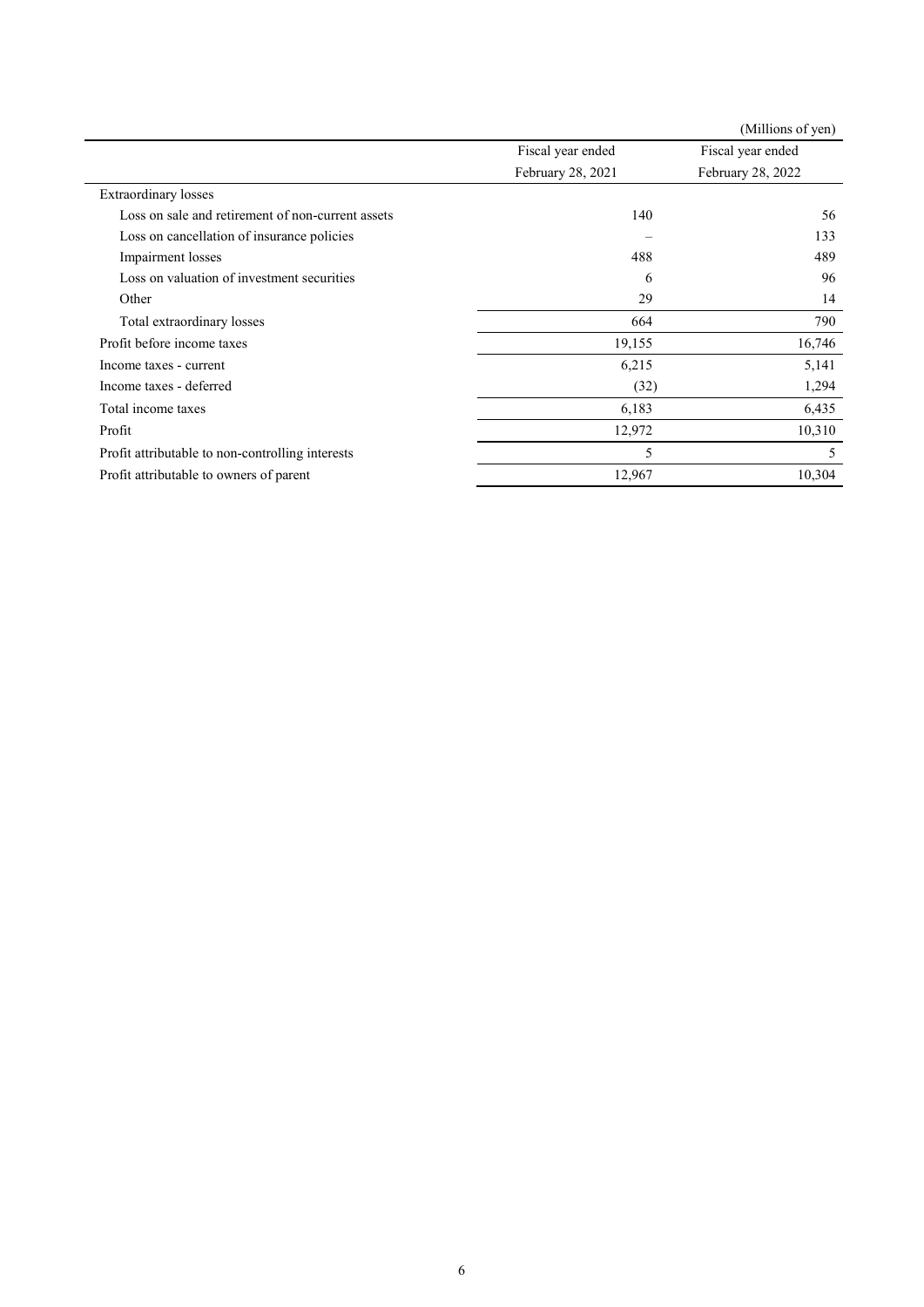## **Consolidated statements of comprehensive income**

|                                                           |                   | (Millions of yen) |
|-----------------------------------------------------------|-------------------|-------------------|
|                                                           | Fiscal year ended | Fiscal year ended |
|                                                           | February 28, 2021 | February 28, 2022 |
| Profit                                                    | 12,972            | 10,310            |
| Other comprehensive income                                |                   |                   |
| Valuation difference on available-for-sale securities     | 2,623             | (155)             |
| Remeasurements of defined benefit plans, net of tax       | 155               | (98)              |
| Share of other comprehensive income of entities accounted | $\mathbf{0}$      | (0)               |
| for using equity method                                   |                   |                   |
| Total other comprehensive income                          | 2,779             | (253)             |
| Comprehensive income                                      | 15,752            | 10,056            |
| Comprehensive income attributable to                      |                   |                   |
| Comprehensive income attributable to owners of parent     | 15,746            | 10,051            |
| Comprehensive income attributable to non-controlling      | 5                 | 5                 |
| interests                                                 |                   |                   |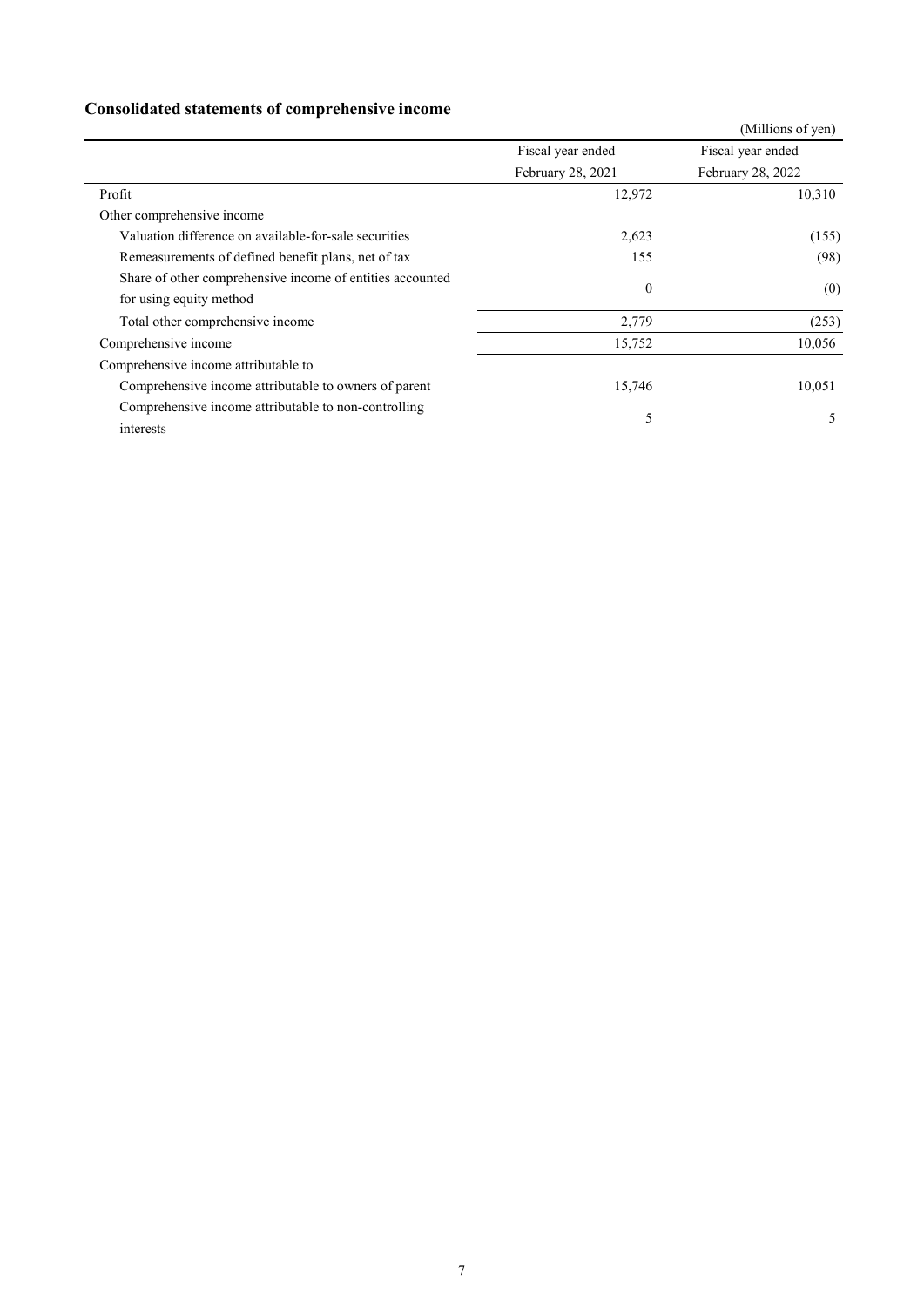## **Consolidated statements of changes in equity**

Fiscal year ended February 28, 2021

| (Millions of yen)                                       |                          |                 |                   |                 |                               |
|---------------------------------------------------------|--------------------------|-----------------|-------------------|-----------------|-------------------------------|
|                                                         | Shareholders' equity     |                 |                   |                 |                               |
|                                                         | Share capital            | Capital surplus | Retained earnings | Treasury shares | Total shareholders'<br>equity |
| Balance at beginning of period                          | 21,205                   | 24,996          | 105,394           | (2,751)         | 148,845                       |
| Changes during period                                   |                          |                 |                   |                 |                               |
| Dividends of surplus                                    |                          |                 | (2,824)           |                 | (2,824)                       |
| Profit attributable to owners<br>of parent              |                          |                 | 12,967            |                 | 12,967                        |
| Purchase of treasury shares                             |                          |                 |                   | (0)             | (0)                           |
| Increase due to increase in<br>subsidiaries             |                          |                 | 418               |                 | 418                           |
| Decrease due to increase in<br>subsidiaries             |                          |                 | (418)             |                 | (418)                         |
| Net changes in items other<br>than shareholders' equity |                          |                 |                   |                 |                               |
| Total changes during period                             | $\overline{\phantom{0}}$ | -               | 10,142            | (0)             | 10,142                        |
| Balance at end of period                                | 21,205                   | 24,996          | 115,537           | (2,752)         | 158,987                       |

|                                                         |                                                             | Accumulated other comprehensive income     |                                                    |                              |                  |
|---------------------------------------------------------|-------------------------------------------------------------|--------------------------------------------|----------------------------------------------------|------------------------------|------------------|
|                                                         | Valuation difference<br>on available-for-sale<br>securities | Remeasurements of<br>defined benefit plans | Total accumulated<br>other comprehensive<br>income | Non-controlling<br>interests | Total net assets |
| Balance at beginning of period                          | (2,095)                                                     | (2,249)                                    | (4,345)                                            | 81                           | 144,580          |
| Changes during period                                   |                                                             |                                            |                                                    |                              |                  |
| Dividends of surplus                                    |                                                             |                                            |                                                    |                              | (2,824)          |
| Profit attributable to owners<br>of parent              |                                                             |                                            |                                                    |                              | 12,967           |
| Purchase of treasury shares                             |                                                             |                                            |                                                    |                              | (0)              |
| Increase due to increase in<br>subsidiaries             |                                                             |                                            |                                                    |                              | 418              |
| Decrease due to increase in<br>subsidiaries             |                                                             |                                            |                                                    |                              | (418)            |
| Net changes in items other<br>than shareholders' equity | 2,624                                                       | 155                                        | 2,779                                              |                              | 2,781            |
| Total changes during period                             | 2,624                                                       | 155                                        | 2,779                                              |                              | 12,923           |
| Balance at end of period                                | 528                                                         | (2,094)                                    | (1, 565)                                           | 82                           | 157,504          |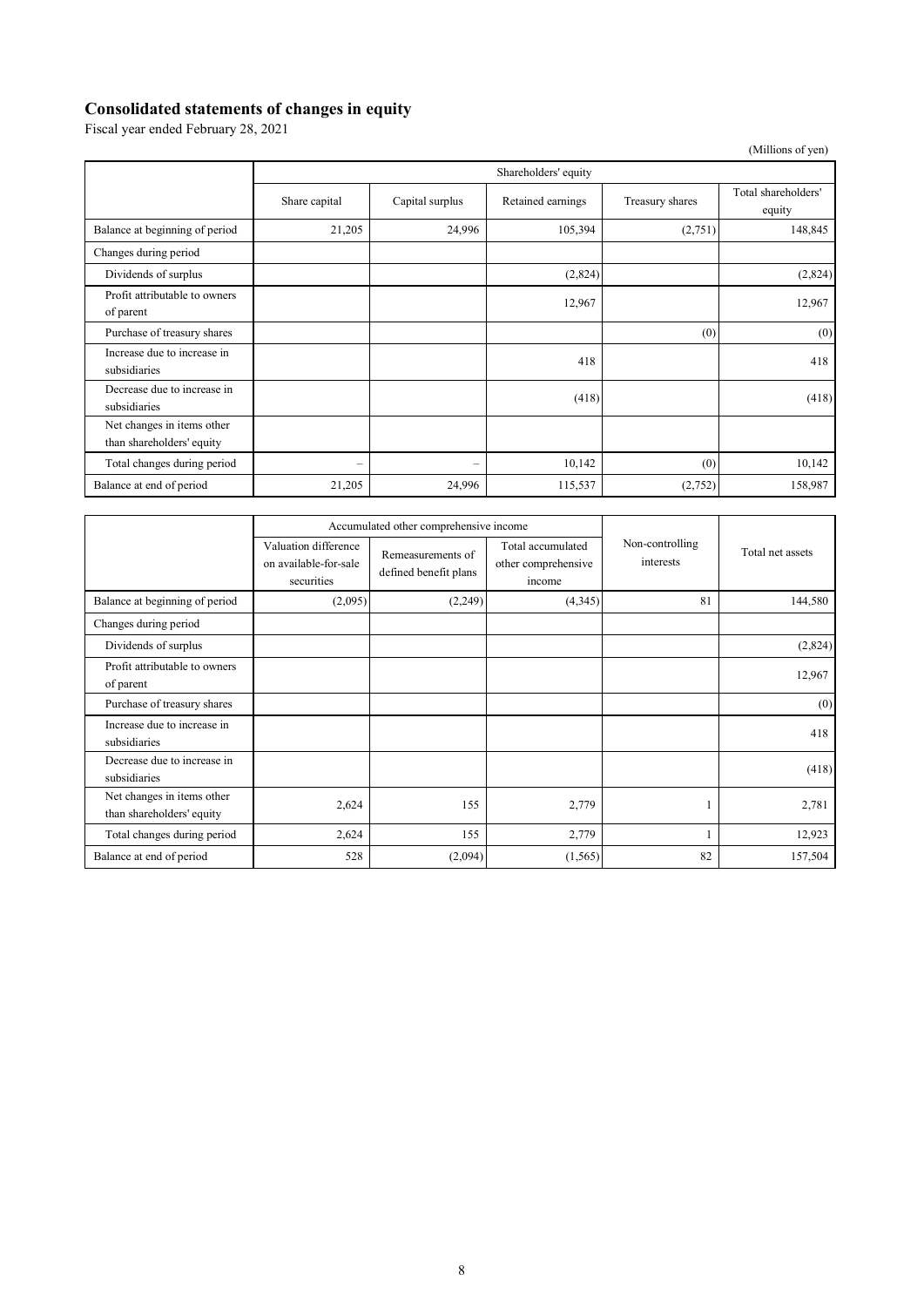### Fiscal year ended February 28, 2022

(Millions of yen)

|                                                         | Shareholders' equity |                 |                   |                 |                               |
|---------------------------------------------------------|----------------------|-----------------|-------------------|-----------------|-------------------------------|
|                                                         | Share capital        | Capital surplus | Retained earnings | Treasury shares | Total shareholders'<br>equity |
| Balance at beginning of period                          | 21,205               | 24,996          | 115,537           | (2,752)         | 158,987                       |
| Changes during period                                   |                      |                 |                   |                 |                               |
| Dividends of surplus                                    |                      |                 | (3,219)           |                 | (3,219)                       |
| Profit attributable to owners<br>of parent              |                      |                 | 10,304            |                 | 10,304                        |
| Purchase of treasury shares                             |                      |                 |                   | (342)           | (342)                         |
| Disposal of treasury shares                             |                      | 0               |                   |                 |                               |
| Net changes in items other<br>than shareholders' equity |                      |                 |                   |                 |                               |
| Total changes during period                             | $\qquad \qquad =$    | $\Omega$        | 7,085             | (342)           | 6,743                         |
| Balance at end of period                                | 21,205               | 24,996          | 122,622           | (3,094)         | 165,730                       |

|                                                         | Accumulated other comprehensive income                      |                                            |                                                    |                              |                  |
|---------------------------------------------------------|-------------------------------------------------------------|--------------------------------------------|----------------------------------------------------|------------------------------|------------------|
|                                                         | Valuation difference<br>on available-for-sale<br>securities | Remeasurements of<br>defined benefit plans | Total accumulated<br>other comprehensive<br>income | Non-controlling<br>interests | Total net assets |
| Balance at beginning of period                          | 528                                                         | (2,094)                                    | (1, 565)                                           | 82                           | 157,504          |
| Changes during period                                   |                                                             |                                            |                                                    |                              |                  |
| Dividends of surplus                                    |                                                             |                                            |                                                    |                              | (3,219)          |
| Profit attributable to owners<br>of parent              |                                                             |                                            |                                                    |                              | 10,304           |
| Purchase of treasury shares                             |                                                             |                                            |                                                    |                              | (342)            |
| Disposal of treasury shares                             |                                                             |                                            |                                                    |                              |                  |
| Net changes in items other<br>than shareholders' equity | (155)                                                       | (98)                                       | (253)                                              |                              | (252)            |
| Total changes during period                             | (155)                                                       | (98)                                       | (253)                                              |                              | 6,491            |
| Balance at end of period                                | 373                                                         | (2,192)                                    | (1, 819)                                           | 84                           | 163,995          |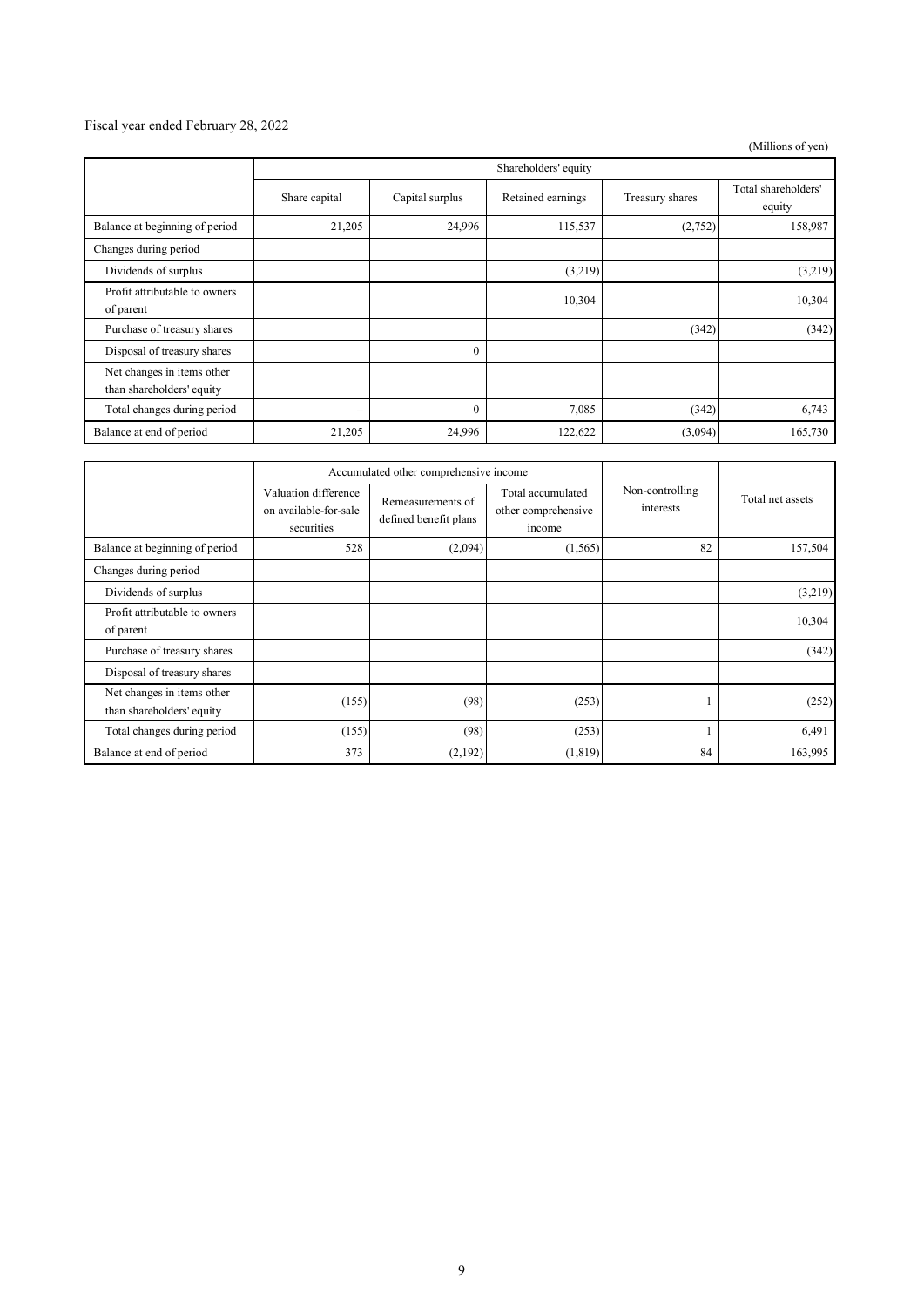### **Consolidated statements of cash flows**

|                                                                                                |                   | (Millions of yen) |
|------------------------------------------------------------------------------------------------|-------------------|-------------------|
|                                                                                                | Fiscal year ended | Fiscal year ended |
|                                                                                                | February 28, 2021 | February 28, 2022 |
| Cash flows from operating activities                                                           |                   |                   |
| Profit before income taxes                                                                     | 19,155            | 16,746            |
| Depreciation                                                                                   | 8,221             | 8,752             |
| Impairment losses                                                                              | 488               | 489               |
| Amortization of goodwill                                                                       | 93                | 116               |
| Interest and dividend income                                                                   | (254)             | (248)             |
| Interest expenses                                                                              | 152               | 161               |
| Loss (gain) on sale and retirement of non-current assets                                       | 126               | $\theta$          |
| Loss (gain) on sale of investment securities                                                   | (0)               |                   |
| Loss (gain) on valuation of investment securities                                              | 6                 | 96                |
| Share of loss (profit) of entities accounted for using equity<br>method                        | (73)              | (69)              |
| Increase (decrease) in provision for retirement benefits for<br>directors (and other officers) | 19                | 33                |
| Increase (decrease) in retirement benefit liability                                            | (259)             | (627)             |
| Increase (decrease) in provision for bonuses                                                   | 388               | (263)             |
| Increase (decrease) in allowance for doubtful accounts                                         | 13                | 16                |
| Increase (decrease) in provision for point card certificates                                   | 162               | 79                |
| Decrease (increase) in trade receivables                                                       | 208               | (552)             |
| Decrease (increase) in inventories                                                             | 552               | (334)             |
| Decrease (increase) in other current assets                                                    | 261               | (260)             |
| Increase (decrease) in trade payables                                                          | 141               | 454               |
| Increase (decrease) in other current liabilities                                               | 1,326             | (1,952)           |
| Increase (decrease) in accrued consumption taxes                                               | 1,583             | (1, 403)          |
| Decrease (increase) in guarantee deposits                                                      | (17)              | 37                |
| Other, net                                                                                     | 194               | 333               |
| Subtotal                                                                                       | 32,493            | 21,605            |
| Interest and dividends received                                                                | 238               | 234               |
| Interest paid                                                                                  | (142)             | (154)             |
| Income taxes paid                                                                              | (3,541)           | (7, 437)          |
| Net cash provided by (used in) operating activities                                            | 29,047            | 14,247            |
|                                                                                                |                   |                   |